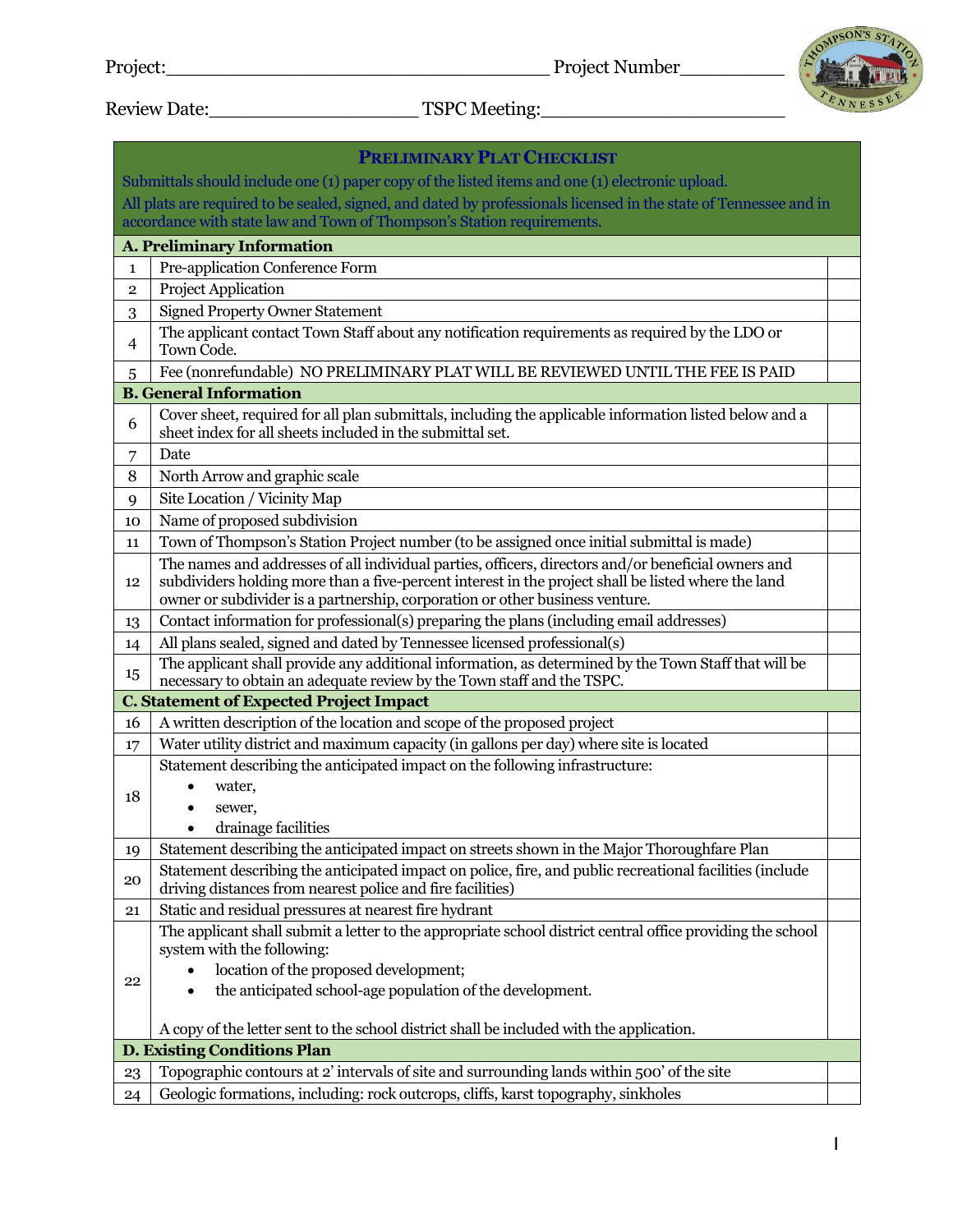|                                                                                                 | <b>PRELIMINARY PLAT CHECKLIST</b>                                                                                                                                                                                      |  |  |  |
|-------------------------------------------------------------------------------------------------|------------------------------------------------------------------------------------------------------------------------------------------------------------------------------------------------------------------------|--|--|--|
| Submittals should include one (1) paper copy of the listed items and one (1) electronic upload. |                                                                                                                                                                                                                        |  |  |  |
|                                                                                                 | All plats are required to be sealed, signed, and dated by professionals licensed in the state of Tennessee and in                                                                                                      |  |  |  |
|                                                                                                 | accordance with state law and Town of Thompson's Station requirements.                                                                                                                                                 |  |  |  |
| 25                                                                                              | Natural or man-made slopes of 15% to 25%                                                                                                                                                                               |  |  |  |
| 26                                                                                              | Areas with slopes of 25% or more                                                                                                                                                                                       |  |  |  |
| 27                                                                                              | Ridgeline and Hilltop Protection Area                                                                                                                                                                                  |  |  |  |
| 28                                                                                              | Watercourses, conveyances, and springs (perennial only)                                                                                                                                                                |  |  |  |
| 29                                                                                              | Water bodies and wetlands                                                                                                                                                                                              |  |  |  |
| 30                                                                                              | 100-year Floodplain and any other NFIP data                                                                                                                                                                            |  |  |  |
| 31                                                                                              | Drainage basin(s) where the site is located                                                                                                                                                                            |  |  |  |
| 32                                                                                              | Most-recent aerial photo (or comparable document) depicting existing tree canopy cover and percent<br>of site under existing tree cover. Show existing vegetation with delineation of percent of tree canopy<br>cover. |  |  |  |
| 33                                                                                              | Location and caliper of all specimen trees                                                                                                                                                                             |  |  |  |
| 34                                                                                              | Acreage and square footage of the site                                                                                                                                                                                 |  |  |  |
| 35                                                                                              | Existing Sector and Zoning district classifications                                                                                                                                                                    |  |  |  |
| 36                                                                                              | Information related to any HOA or other private restrictions                                                                                                                                                           |  |  |  |
| 37                                                                                              | Civil district                                                                                                                                                                                                         |  |  |  |
| 38                                                                                              | Parcel boundaries of all parcels adjacent to the site and within 500' of site                                                                                                                                          |  |  |  |
| 39                                                                                              | Name, address, telephone, and e-mail address of land owner                                                                                                                                                             |  |  |  |
| 40                                                                                              | Names of all subdivisions and land owners owning lots adjacent to the site                                                                                                                                             |  |  |  |
| 41                                                                                              | Existing road rights-of-way and street names within 500' of site                                                                                                                                                       |  |  |  |
| 42                                                                                              | Planned road network (including street names if available) surrounding the site (as indicated on the<br>Major Thoroughfare Plan)                                                                                       |  |  |  |
| 43                                                                                              | Existing land uses on the site and surrounding parcels within 500' of the site                                                                                                                                         |  |  |  |
| 44                                                                                              | Planned development within 500' of the site (consisting of approved, but not yet complete<br>development)                                                                                                              |  |  |  |
| 45                                                                                              | Railroad infrastructure and rights-of-way                                                                                                                                                                              |  |  |  |
| 46                                                                                              | All easements (including drainage) with dimensions and designation as to type                                                                                                                                          |  |  |  |
| 47                                                                                              | Mineral rights (if held by parties other than the owner of record)                                                                                                                                                     |  |  |  |
| 48                                                                                              | All historic properties within 500' of site                                                                                                                                                                            |  |  |  |
| 49                                                                                              | Location and description (including date of construction and architectural style) of all historic<br>structures or site features                                                                                       |  |  |  |
| 50                                                                                              | Location and description of all existing man-made structures and site features (including utilities)<br>both above and below ground                                                                                    |  |  |  |
|                                                                                                 | <b>E. Preliminary Plat</b>                                                                                                                                                                                             |  |  |  |
| 51                                                                                              | Name of development and all individual neighborhoods within subdivision (if applicable)                                                                                                                                |  |  |  |
| 52                                                                                              | Survey, sealed by a professional land surveyor, that includes all boundaries, angles, bearings, and calls                                                                                                              |  |  |  |
| 53                                                                                              | Preliminary lot lines, square footage, and dimensions to the nearest foot                                                                                                                                              |  |  |  |
| 54                                                                                              | Total acreage of the site, to the nearest hundredth                                                                                                                                                                    |  |  |  |
| 55                                                                                              | Written legal description of the site, commencing at a point on a public right-of-way, and referencing<br>the appropriate tax map and parcel number(s)                                                                 |  |  |  |
| 56                                                                                              | Length of project boundaries (including bearings and angles)                                                                                                                                                           |  |  |  |
| 57                                                                                              | Preliminary lot numbers                                                                                                                                                                                                |  |  |  |
| 58                                                                                              | Minimum and maximum setback or build-to lines; however, building envelopes shall NOT be shown                                                                                                                          |  |  |  |
| 59                                                                                              | Total proposed gross and net density                                                                                                                                                                                   |  |  |  |